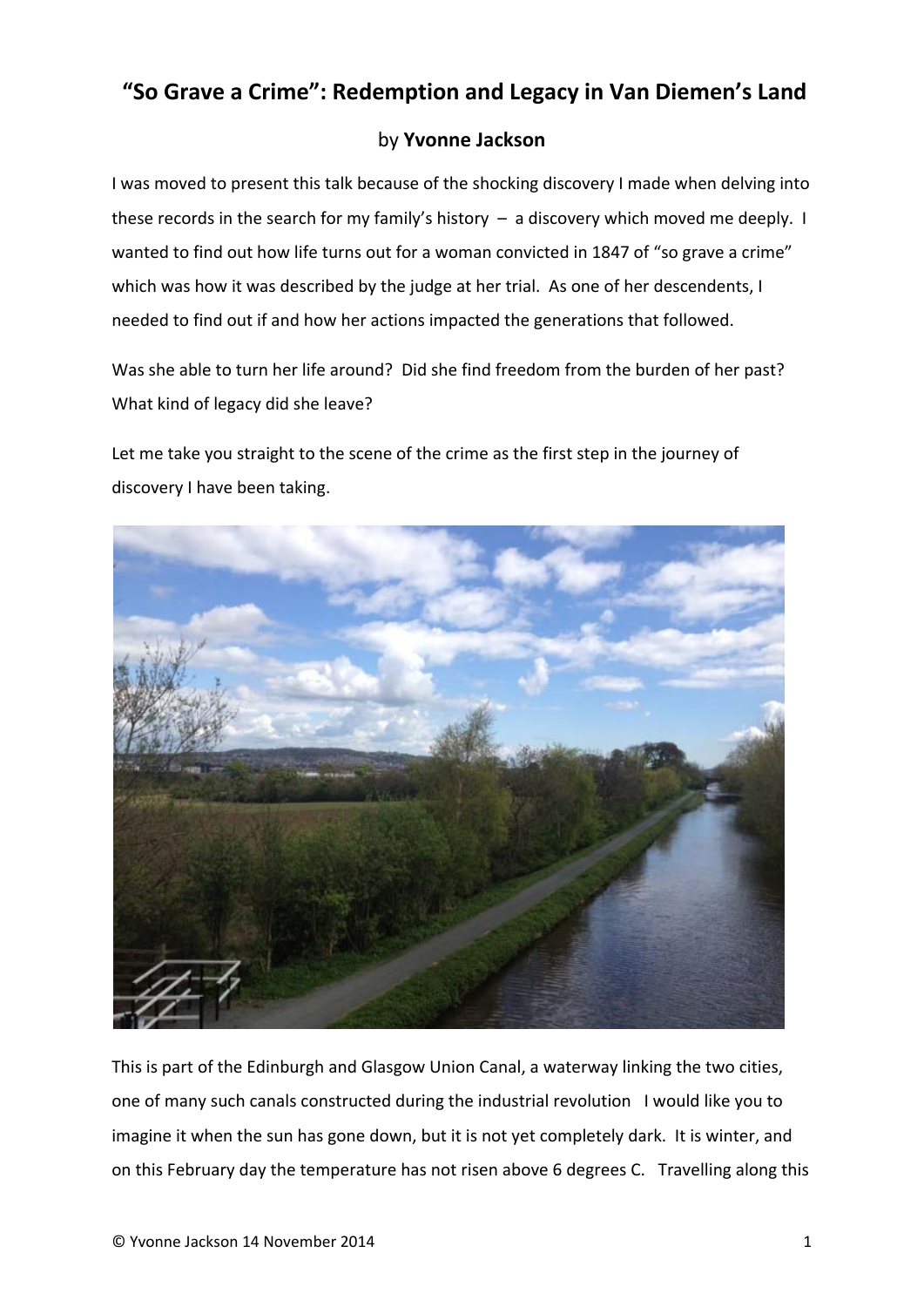path, my ancestor, twenty three year old Elizabeth Yates, finds herself at probably the lowest point in her life. She has walked many miles in the last few days, from where she has been living in Leith, in the docks area of Edinburgh. Until a few days ago she had a home with her sister and brother-in-law. Now she is homeless. She has lost her job at the pottery and with it the extra income she needs to survive. The one shilling and six pence a week she receives from the parish as an unmarried mother is not enough to pay her board and so they have turned her out. After spending the night with neighbours, she had taken the canal boat part of the way, and walked the rest of the way to the town of Blackburn. There she had hoped to persuade William McIntyre, the man who had fathered her child, to take her and their baby in.

Perhaps she had hoped that on seeing baby Murdoch, now ten months old, he might soften towards her. William had acknowledged the baby boy for the first three weeks after his birth by paying one shilling and sixpence a week. But then he had stopped paying, and left town. And now he has rejected her again, sending her off with a shilling and telling her never to follow him again.

So Elizabeth is walking back along the tow path in the direction of Edinburgh, carrying the baby who is wrapped up against the bitter cold. Her trial papers describe a woman who is desperate, as being in "distracted state of mind" following William's rebuff earlier that day.

So it is near this spot on the path, just around Bridge Number 11 – the Long Hermiston Bridge – that she walks down to the water's edge, strips the clothes off her little boy and holds him under until she can no longer feel him moving.

I am still shocked when I reflect on this moment in time. What was Elizabeth thinking to take such a desperate step? What happened to the nurturing instinct that drives a mother to protect her child? I find it hard to overcome my shock that she could do such a thing. But rather than pass judgement on Elizabeth myself, I turn to the justice system and the account of her trial. After all the witnesses have been heard, the Lord Justice Clerk instructs the jurymen on the points of law that they must consider. They are to satisfy themselves as to whether Elizabeth was "not a conscious agent at the time". If that is what they find, then she was "not responsible for what she did". But he made it very clear that if they found her guilty of murder, the law gave him no discretion whatever except to deliver a sentence of death.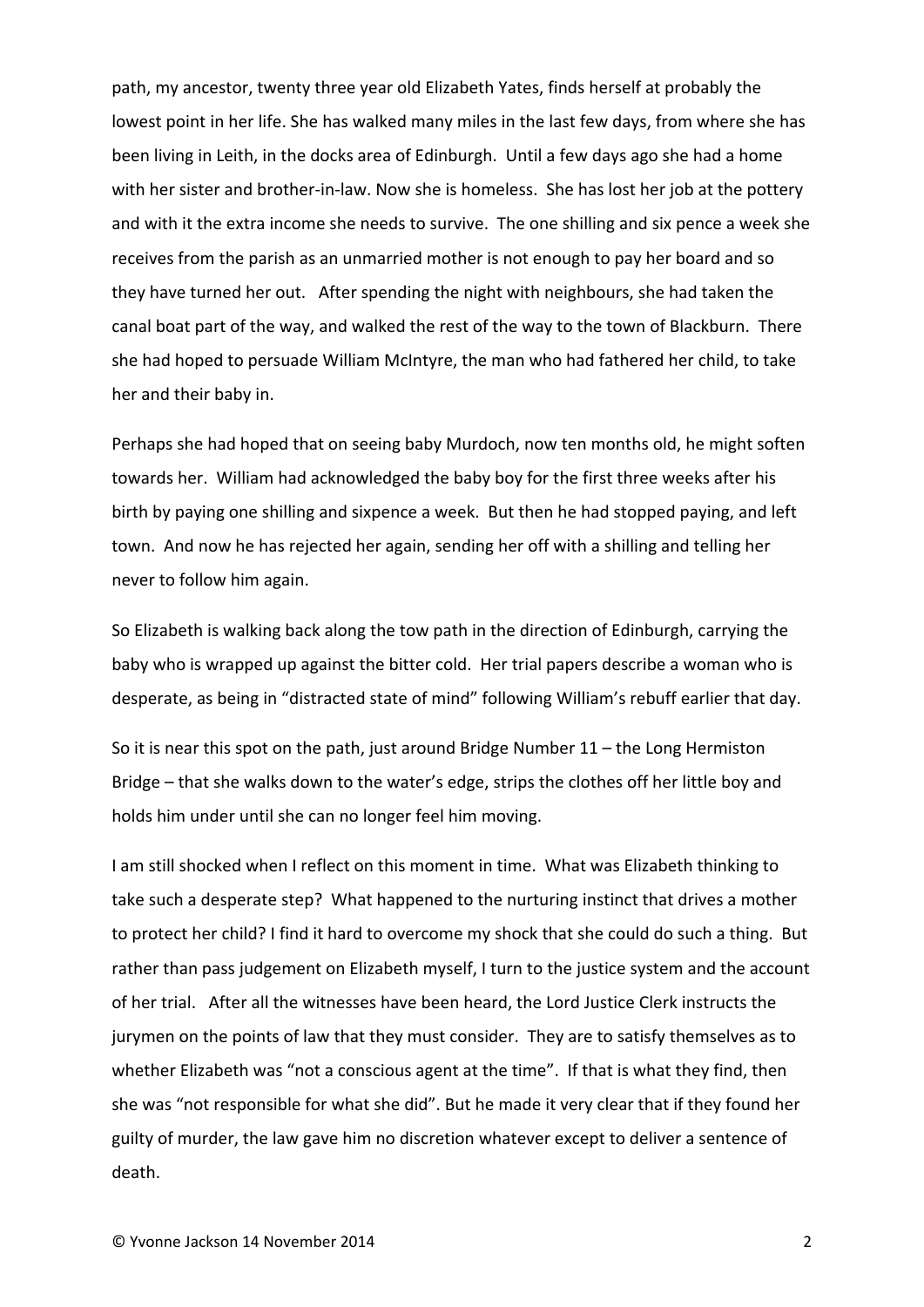It took only ten minutes for the jury to return with a guilty verdict, but with their unanimous request for the Crown's mercy. As the judge donned his black cap and pronounced Elizabeth's punishment ‐ death by hanging ‐ all eyes in that courtroom must have been on her. According to a newspaper report<sup>1</sup> of the trial, she showed no evidence of any emotion. I can picture her there, frozen numb by grief and the enormity of her actions and their consequences.

The jury's plea for mercy was granted by the Crown. Her punishment was not to be carried out at the gaol yard gallows, but endured as transportation for life to Van Diemen's Land. This meant my ancestor went on to live for another forty years, two thirds of her life in fact in circumstances she had not expected and in a place very different from where she had grown up. How would these different circumstances shape her life? Would she be able to find a better self? Did she transcend her crime, finding release from the terrible burden of her action?

I have no data for her inner life – no letters or journals ‐ since she could not write. So at this point I had to rely on whatever evidence I could find to discover the legacy she left, beginning with records such as the Births Deaths and Marriage Register. And naturally I was curious to know of any records of criminal behaviour that might surface.

And since the theme of today is crime in families, I will be introducing you shortly to one of *her descendants*.

The change in her circumstances began with her marriage to Henry Weston, a ticket of leave man, a little over a year after her arrival. In between the record of her marriage and that of her burial in March 1892, are the events that shaped her life over more than forty years. For a woman these events relate very much to the births of her children, and Elizabeth and Henry's family grew to include six sons and one daughter, with one baby boy not surviving. Following the lives of these children led me to the discovery of the role of one in particular in the criminal milieu of Tasmania.

<sup>1</sup> High Court of the Justiciary", *The Scotsman*, Wednesday 24 March 1847,

*The Scotsman* Newspaper Archives*,* Accessed 18 April 2013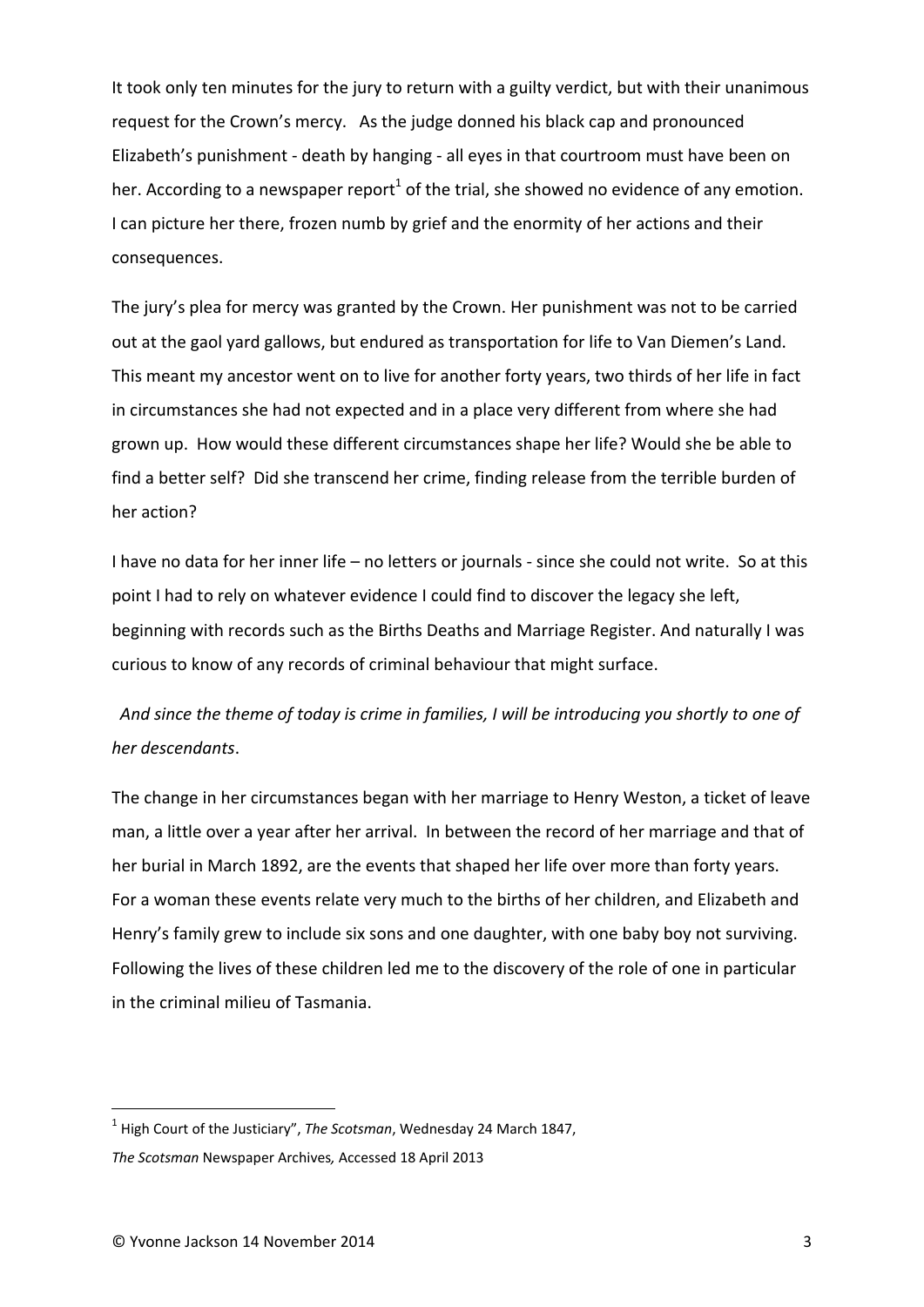This person is their second eldest son, Samuel Edmund Weston. But far from repeating the sins of his parents, Samuel's life is notable for a distinguished career in the Tasmanian Police Force that saw him awarded the Imperial Service Medal, presented for outstanding public service. The many newspaper articles in which he is mentioned reveal a diligent officer, well liked by colleagues and respected by the community. So, while Samuel was occupied in crime, it was on the right side of the law! I greeted this discovery with a sense of relief!

Samuel's long police career began in 1882. The following years would see him stationed in many parts of Tasmania as he rose through the ranks until his retirement from the police force some forty years later. Even then he didn't go quietly, challenging the regulation  $2$ that made retirement compulsory at age 65. Sadly the law was not on his side on this occasion, and he was required to leave the job he had loved for so long.

So what was the work of a police officer like in those years spanning the end of the nineteenth century and the first quarter of the twentieth century? One of Weston's duties in those early days included the role of "tide‐waiter" – a quaint name, for an officer who boarded vessels to inspect them, a job today we would call a customs officer. At times he acted as sanitation inspector responsible for checking drains and carrying out hygiene inspections, something that would have been very important in preventing illness in the days before antibiotics. His roles included acting as Clerk of Petty Sessions where criminal matters were heard, and working in the civil courts that heard disputes about matters such as non-payment of wages. A police officer's duties were varied, even to supervising distribution of relief to families in remote mining areas in tough times.

An instance of how Weston handled his role as a police officer was the way he dealt with a grieving community at the time of the 1903 Mount Lyell mine accident. Many years after this event, his good judgement was remembered by people on the West Coast. By suspending the inquest into the accidental deaths of the two men killed in the accident he enabled their fellow miners, who were giving evidence at the inquest, to attend the funeral. While legal procedure was important, Weston recognised the need for the miners to honour their dead mates.

<sup>2</sup> "POLICE RETIREMENT." *The Mercury* (Hobart, Tas. : 1860 - 1954) **13 Jun 1922**: 6. Web. 21 Jun 2014 <http://nla.gov.au/nla.news-article23548959>.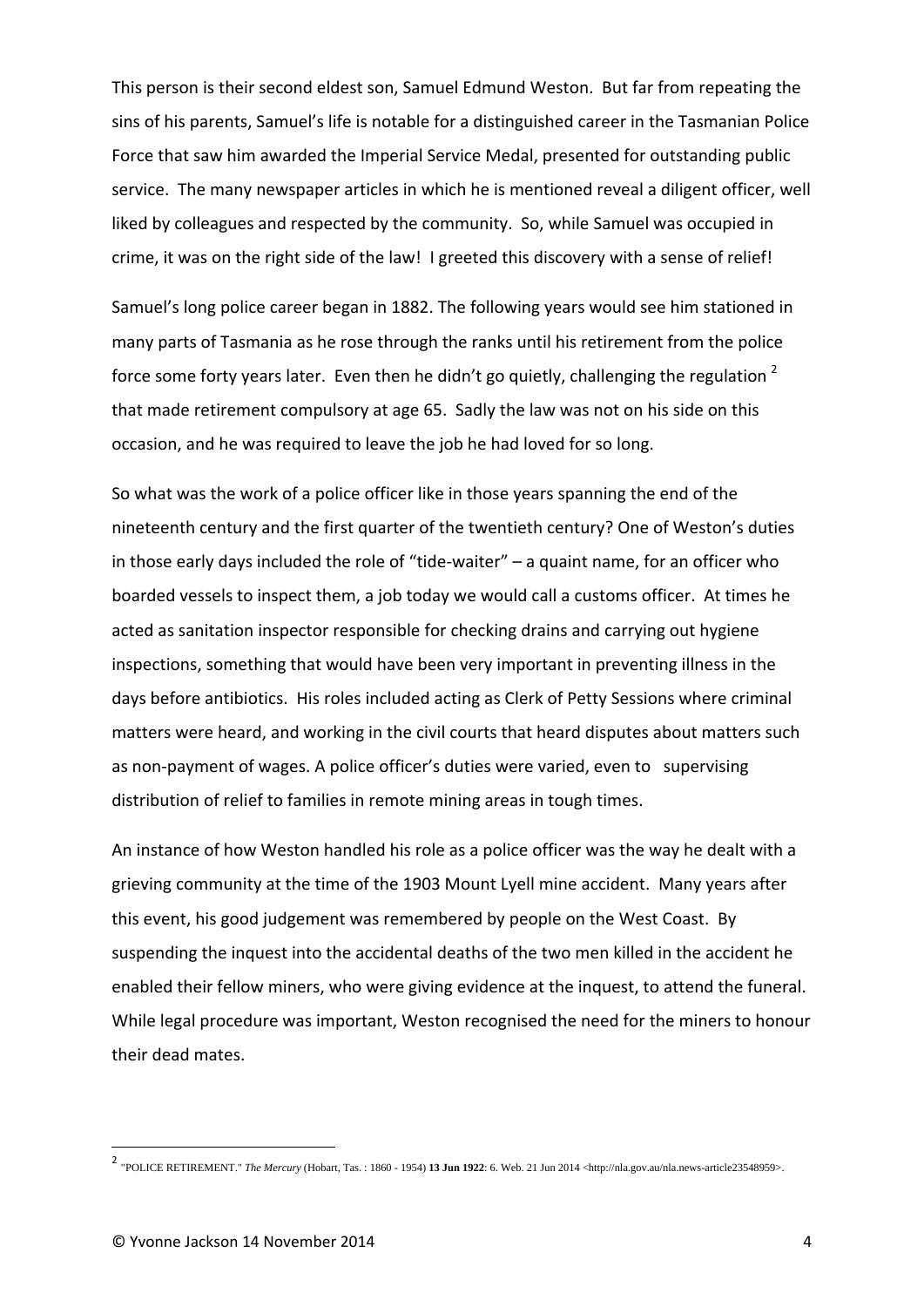Weston did not always get the results he wanted. Perhaps one of the most controversial criminal cases he was involved in was as Chief Detective Inspector, investigating the murder of William Mullins in bushland near Mathinna in 1913. His intense investigation yielded very few clues, but some weeks after the event Weston arrested Daniel Jones, a neighbour of the murdered man.

Weston appeared as the prosecution witness with expertise in forensics. In fact he had been the first Tasmanian police officer to be trained in the use of fingerprint evidence. Among the exhibits at the trial were a blood‐stained claw hammer and a distinctive trouser button retrieved from the ashes where the victim's body had been burned.

But it was the evidence of the work‐boot and horse‐shoe prints that created the most controversy. Since the prints had been taken some weeks after the disappearance of the victim, their reliability was questioned. So there was little other than circumstantial evidence to support the case that Jones had killed Mullins and burned his body.

In a fiery courtroom exchange Jones' defence lawyer suggested Weston's methods of inquiry had bordered on improper and that he was careless in not keeping notes of his interviews. As he was cross-examined it became clear that the evidence presented was too weak to support a conviction.

This murder trial had captured the public imagination and the court room broke into uproar as the Chief Justice declared the prosecution must be aborted. I can imagine Samuel's disappointment at this outcome, but I think he would have understood that justice would not be served without more compelling evidence. As the Judge noted:

*<sup>3</sup> mere suspicion will not do. You must have conclusive proof that the accused is the person who committed the crime.*

With a promotion to Superintendent in 1913, Samuel's last posting was in Launceston, where he worked till his retirement. At his funeral thirteen years later, the mourners included the Mayor of Hobart, the Commissioner of Police, other high ranking officers, and a

<sup>3</sup> "MATHINNA MURDER." *Examiner* (Launceston, Tas. : 1900 ‐ 1954) 27 Sep 1913: 7 Edition: DAILY. Web. 3 Nov 2014 <http://nla.gov.au/nla.news‐article50726249>.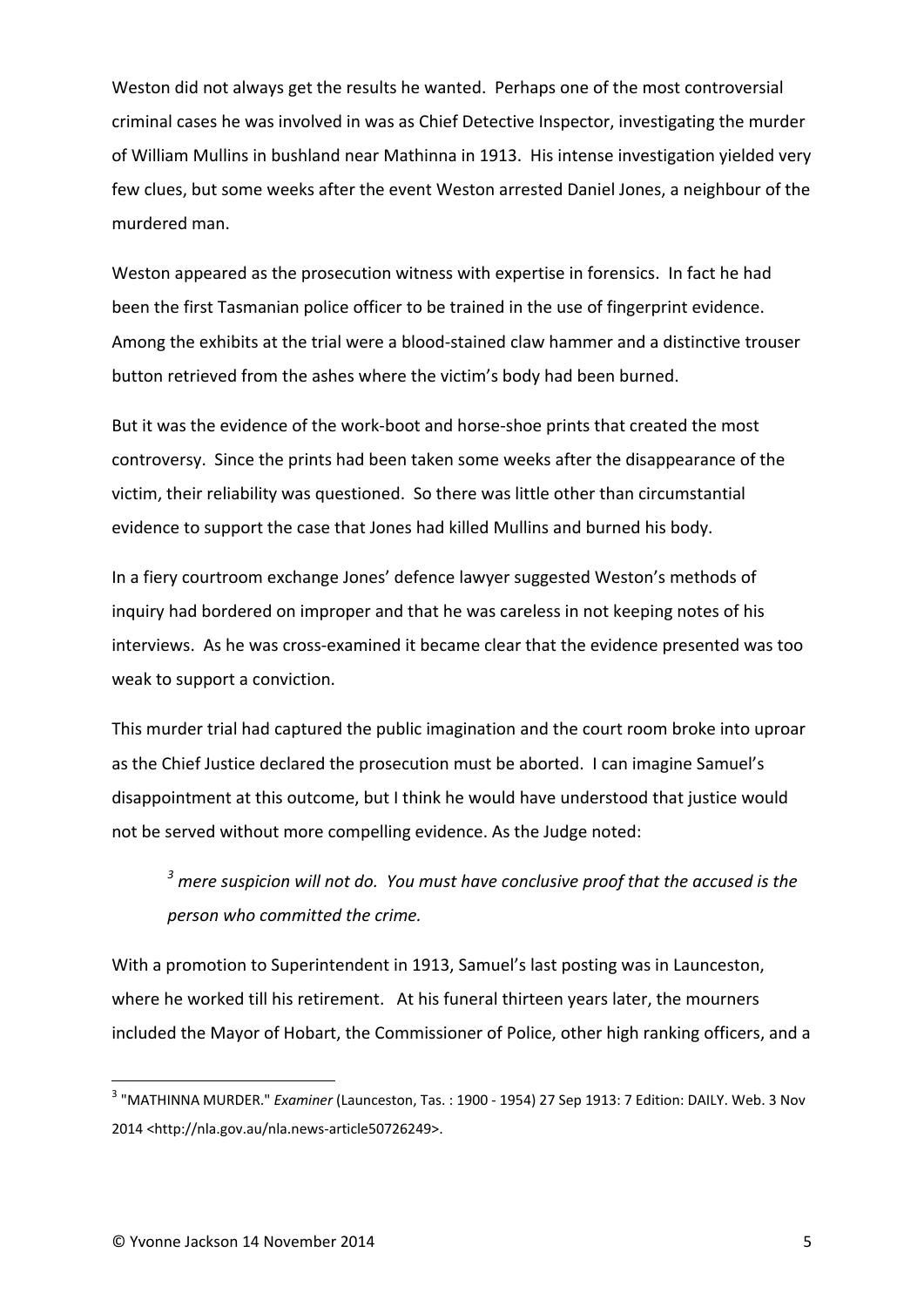representative of the Attorney General. His career had spanned a period when the police service was modernising, with new technology such as fingerprinting, which he helped to pioneer.

So the second son of convicts Henry and Elizabeth Weston had created a life on the right side of the law. I wonder how his mother felt about his choice of career. Was she proud of him and her other children? And what did they think of her? I found a small clue in the Family Notices published a year after their mother's death.

**WESTON. ‐ In loving remembrance of my dear mother, Elizabeth Weston, who died March 15 1892, aged 66 years.** 

### *Oh, for the touch of a vanished hand, For the sound of a voice that is still.*

**Inserted by her affectionate son, William Weston.**

And a post‐script: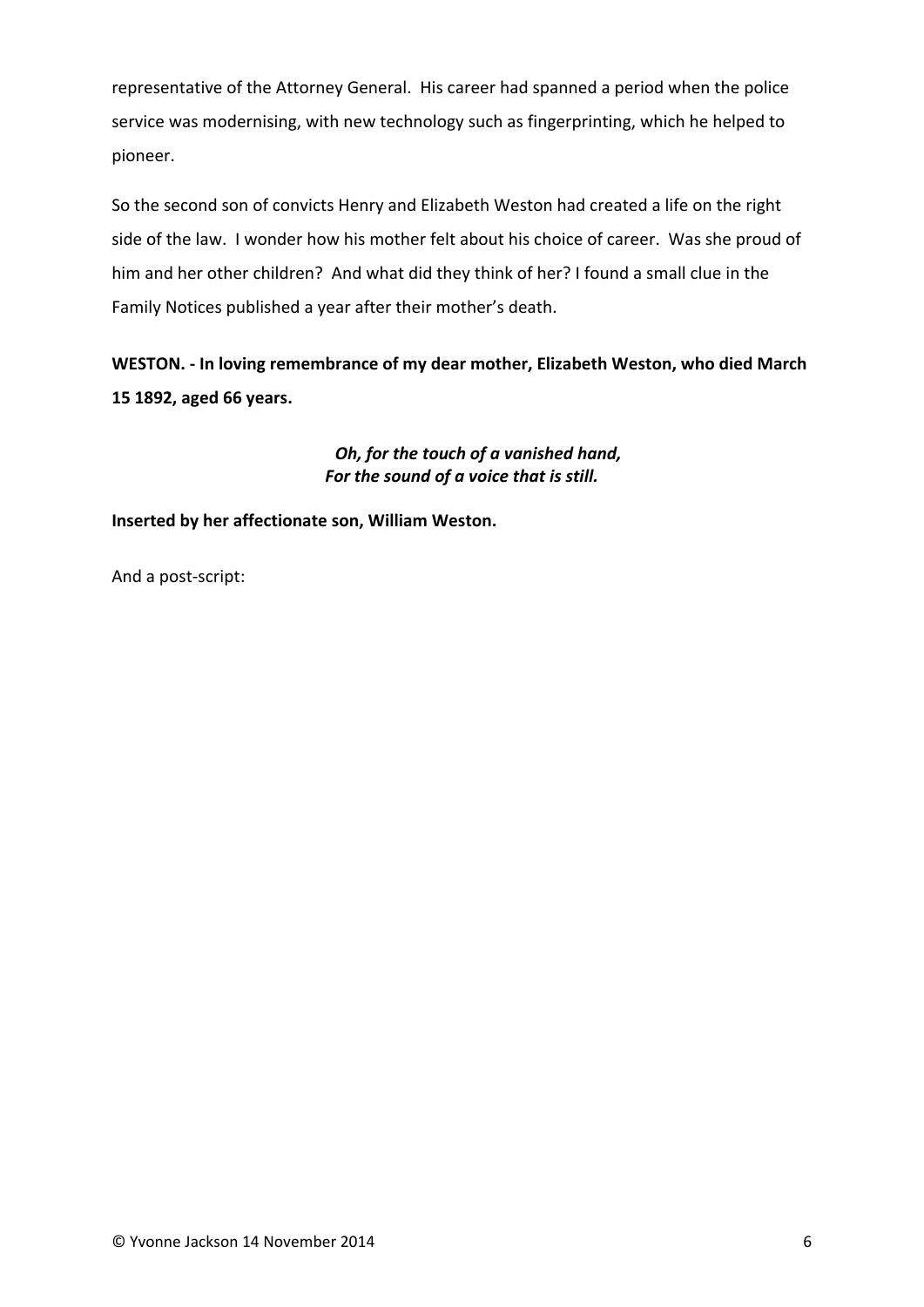# **red hair** and a **glorious singing voice**, and as an **endearing person** who was nevertheless **reluctant to talk about Scotland.**

Personal correspondence.

Great Aunt Alice's recollections recorded in a letter from Frank Finlayson to Virginia Cooper. 1972

My great aunt Alice recorded her memories of her grandmother in a letter in 1972. She described her as having *red hair* and *a glorious singing voice***,** and as an *endearing person* who was nevertheless *reluctant to talk about Scotland***.** 

So, I'm coming to the conclusion I have the answer to my question. If Elizabeth could sing like this, I sense it was because she had found both release from the burden of her crime and joy in the new life she had been granted in Van Diemen's Land.